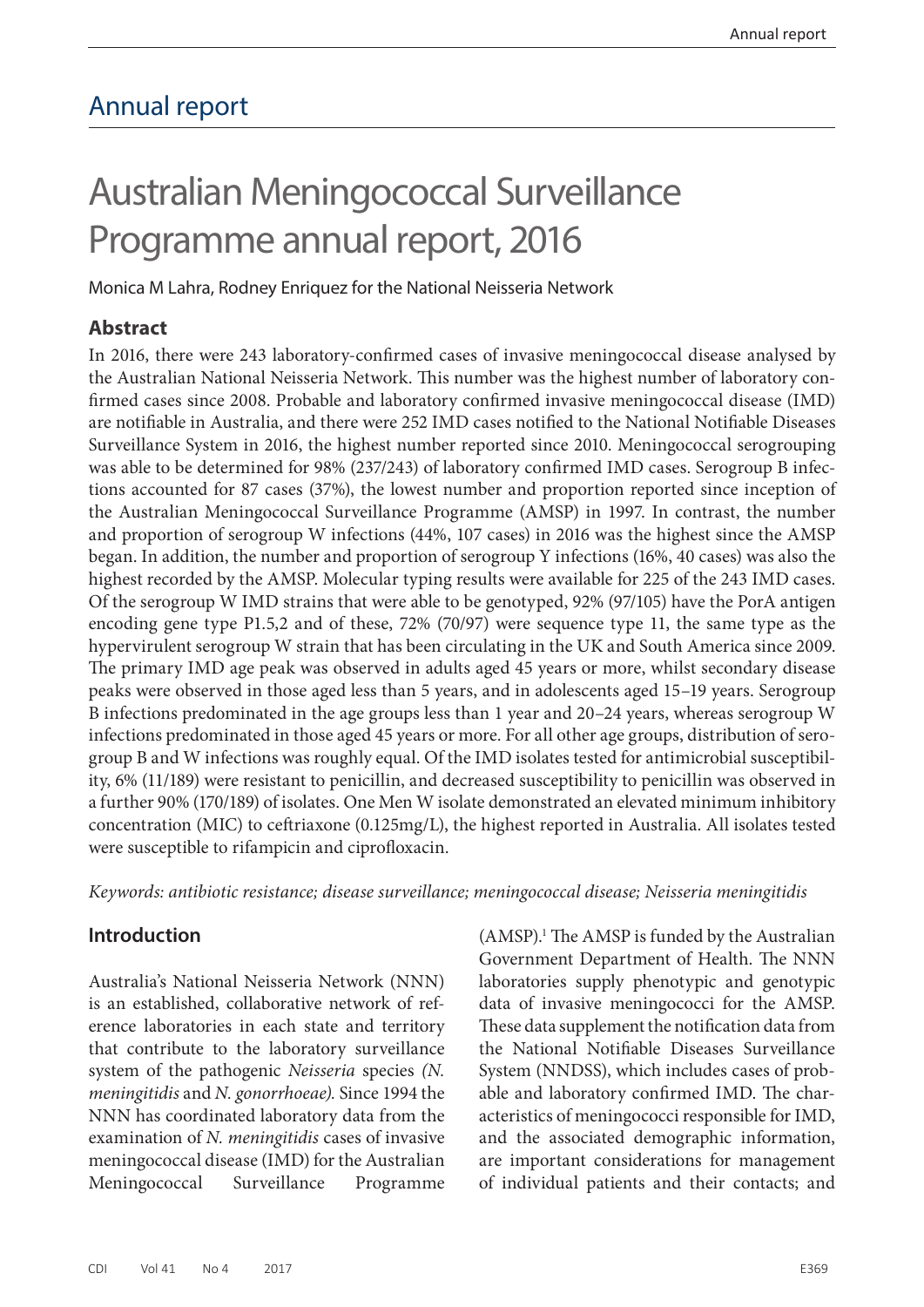to inform public health responses for outbreaks or case clusters, locally and nationally. The introduction of the publicly funded conjugate serogroup C meningococcal vaccine onto the National Immunisation Program in 2003 has seen a significant and sustained reduction in the number of cases of serogroup C IMD after 2003.2 However, IMD remains an issue of public health concern in Australia and continued monitoring of phenotypic and genotypic features of IMD strains is critical to monitor, plan and inform clinical management and public health interventions.

## **Methods**

**Case confirmation of invasive meningococcal disease**

Case confirmation is based on isolation of *N. meningitidis*, or a positive nucleic acid amplification testing (NAAT) from a normally sterile site, defined as laboratory definitive evidence of IMD by the Communicable Diseases Network Australia (CDNA) criteria<sup>3</sup>. Information regarding the site of infection, age and sex of the patients is collated by the NNN for the AMSP.

IMD cases are categorised on the basis of the site from which *N. meningitidis* was isolated, or from which meningococcal DNA was detected (blood, joint fluid, vitreous fluid). When *N. meningitidis* is detected from both blood and cerebrospinal fluid (CSF) from the same patient, the case is classified as one of meningitis.

## **Phenotyping and genotyping of**  *Neisseria meningitidis*

Phenotyping is limited to the determination of the serogroup by detection of soluble polysaccharide antigens. Genotyping of both isolates and DNA extracts is performed by sequencing of products derived from amplification of the porin genes *por*A, *por*B and *fet*A*.*

## **Antibiotic susceptibility testing**

Isolates were tested to determine their minimum inhibitory concentration (MIC) values to antibiotics used for therapeutic and prophylactic purposes: ceftriaxone, ciprofloxacin; rifampicin. This program defines the penicillin categories as: sensitive ( $MIC \leq 0.03$  mg/L); less sensitive (MIC 0.06–0.5 mg/L) and resistant (MIC  $\geq$  1 mg/L).

## **Results**

In 2016, there were 243 laboratory-confirmed cases of IMD analysed by the NNN, and 252 cases notified to the NNDSS. Thus, laboratory data were available for 96% of notified cases of IMD in Australia in 2016 (Figure 1). This number of laboratory-confirmed cases of IMD was the highest reported since 2008, with an increase of 40% from the previous year (n=174). The number of cases notified to the NNDSS was the highest reported since 2010 (n=226), with an increase of 39% from the previous year (n=182). In 2016 the peak incidence for IMD occurred in mid-spring and early summer (1 October to 31 December 2016) (Table 1). This was different to previous years where the peak incidence occurred in mid-winter and early spring.

Victoria reported the highest number of cases (76 cases) in 2016, an increase from 54 cases in 2015 and the highest number of cases reported from this state since 2005 (n=80) (Table 2). New South Wales had the second highest number of IMD cases in 2016 (69 cases) and this was the highest number of cases reported in this state since 2010 (n=76). All jurisdictions, with the exception of South Australia and the Australian Capital Territory, recorded a rise in IMD cases in 2016 compared with 2015.

## **Age distribution**

The peak incidence of IMD in 2016, as in 2015, occurred in adults aged 45 years or more. This age group represented 35% (86/243) of IMD cases in 2016 (Table 3). Within this age group, 50 cases were in those aged 65 years or more, which was the highest number and proportion of cases for this age group reported by the AMSP. Prior to 2015, the primary peak incidence of IMD was in children less than 5 years of age, however in 2016, they represented 21% of IMD cases, the lowest proportion of cases noted by the AMSP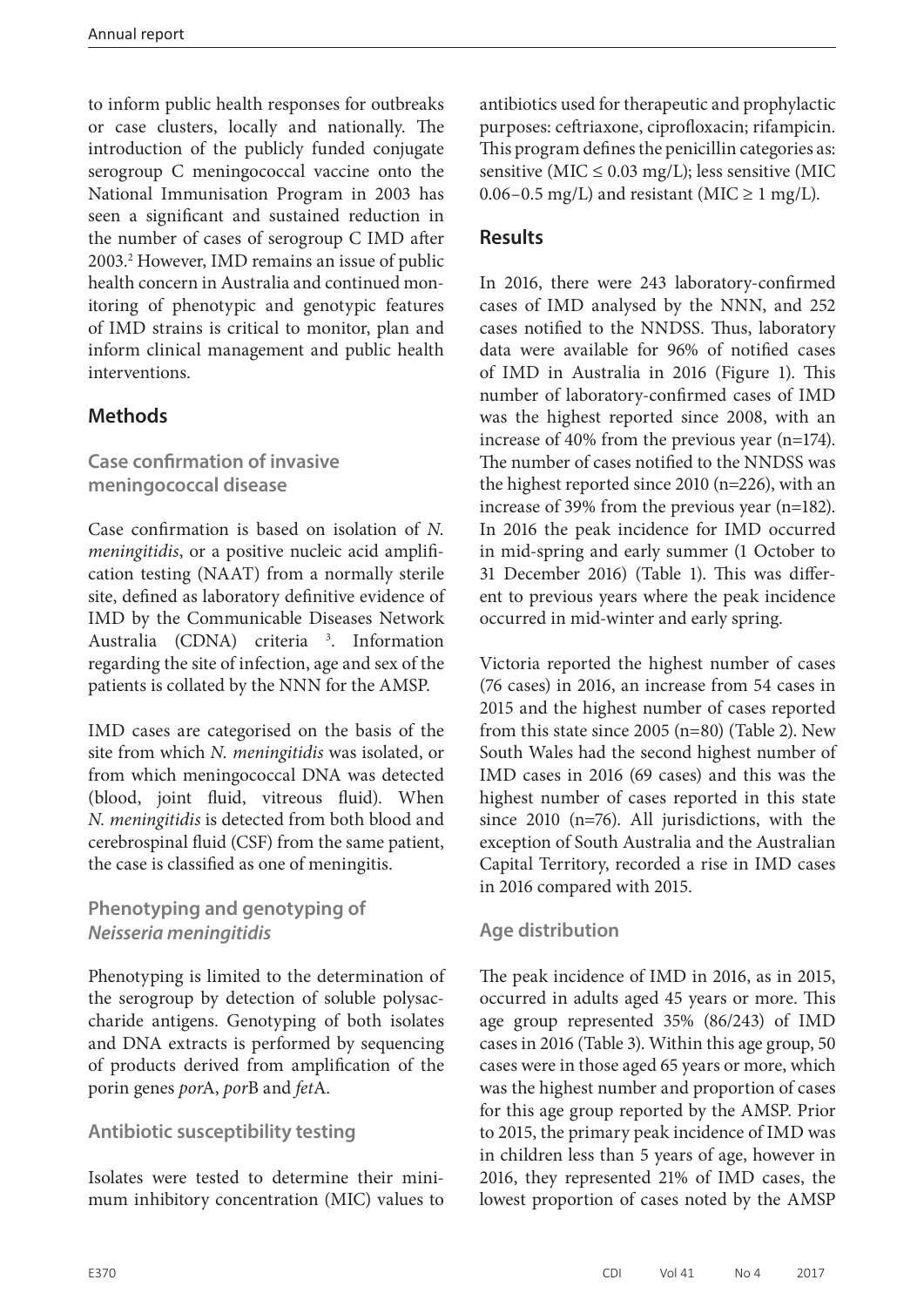



**Table 1: Laboratory confirmed cases of invasive meningococcal disease, Australia, 2016, by quarter**

| Serogroup    | 01 January - 31<br><b>March</b> | 01 April - 30 June | 01 July – 30<br>September | 01 October - 31<br><b>December</b> | 2016 Total |
|--------------|---------------------------------|--------------------|---------------------------|------------------------------------|------------|
| B            | 19                              | 18                 | 28                        | 22                                 | 87         |
|              | $\mathcal{D}$                   | 0                  | $\mathbf{0}$              |                                    | 3          |
| Υ            | $\overline{4}$                  | 8                  | 10                        | 18                                 | 40         |
| W            | 14                              | 17                 | 36                        | 40                                 | 107        |
| <b>NG</b>    | $\mathfrak{D}$                  | 0                  |                           | $\Omega$                           | 3          |
| <b>ND</b>    |                                 | 0                  |                           |                                    | 3          |
| <b>Total</b> | 42                              | 43                 | 76                        | 82                                 | 243        |

NG: non groupable. ND: not determined.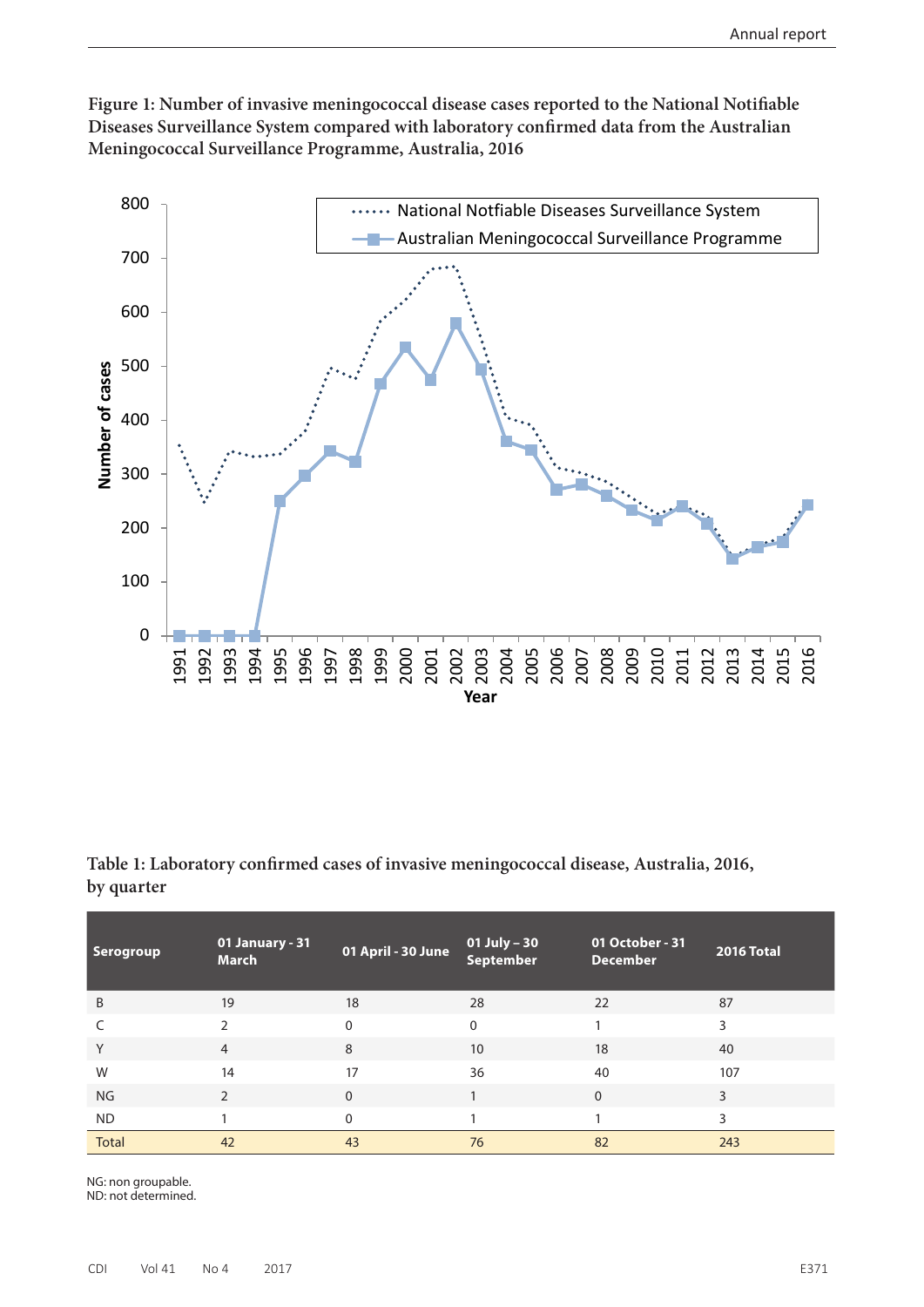|                             | <b>Serogroup</b> |                         |                |                |                         |                         |                |  |  |
|-----------------------------|------------------|-------------------------|----------------|----------------|-------------------------|-------------------------|----------------|--|--|
| <b>State or territory</b>   | B                | C                       | Y              | W              | <b>NG</b>               | <b>ND</b>               | <b>Total</b>   |  |  |
| <b>ACT</b>                  |                  | $\mathbf{0}$            | $\mathbf{0}$   |                | $\mathbf{0}$            | $\mathbf{0}$            | 2              |  |  |
| <b>NSW</b>                  | 25               | $\overline{2}$          | 15             | 23             | 3                       |                         | 69             |  |  |
| <b>NT</b>                   | $\overline{2}$   | $\mathbf 0$             | $\mathbf{0}$   | $\mathbf{0}$   | $\mathbf{0}$            | $\mathbf{0}$            | $\overline{2}$ |  |  |
| Qld                         | 15               | $\Omega$                | 13             | 14             | $\mathbf{0}$            | $\Omega$                | 42             |  |  |
| SA                          | 22               | $\mathbf{0}$            | $\mathbf{0}$   | $\overline{4}$ | $\mathbf{0}$            | $\mathbf{0}$            | 26             |  |  |
| Tas.                        | $\mathbf 0$      | $\mathbf 0$             |                | $\overline{4}$ | $\Omega$                | $\mathbf 0$             | 5              |  |  |
| Vic.                        | 17               |                         | 9              | 47             | $\mathbf{0}$            | $\overline{2}$          | 76             |  |  |
| <b>WA</b>                   | 5                | $\Omega$                | $\overline{2}$ | 14             | $\mathbf{0}$            | $\Omega$                | 21             |  |  |
| <b>Australia</b>            | 87               | $\overline{\mathbf{3}}$ | 40             | 107            | $\overline{\mathbf{3}}$ | $\overline{\mathbf{3}}$ | 243            |  |  |
| Proportion of all IMD cases | 35.8%            | 1.2%                    | 16.5%          | 44.0%          | 1.2%                    | 1.2%                    |                |  |  |

#### **Table 2: Number of laboratory confirmed cases of invasive meningococcal disease, Australia, 2016, by state or territory and serogroup**

NG: non groupable

ND: not determined

#### **Table 3: Laboratory-confirmed cases of invasive meningococcal disease, Australia, 2016, by age and serogroup**

| <b>Serogroup</b>             |                | Age group |              |              |              |                |             |             | <b>Total</b> |     |
|------------------------------|----------------|-----------|--------------|--------------|--------------|----------------|-------------|-------------|--------------|-----|
|                              | $\leq$ 1       | 1 to 4    | 5 to 9       | $10-14$      | $15-19$      | $20 - 24$      | $25 - 44$   | $45 - 64$   | $65+$        |     |
| B                            | 14             | 11        | 3            | $\mathbf{1}$ | 14           | 18             | 15          | 6           | 5            | 87  |
| $\mathsf{C}$                 | $\mathbf 0$    | 0         | $\mathbf 0$  | $\mathbf 0$  | 1            | $\mathbf 0$    | 1           | 1           | $\Omega$     | 3   |
| Y                            | $\overline{2}$ | 1         | $\mathbf{1}$ | $\mathbf 0$  | 5            | $\overline{4}$ | 2           | 10          | 15           | 40  |
| W                            | 8              | 11        | 3            | $\mathbf 0$  | 13           | 7              | 16          | 19          | 30           | 107 |
| <b>NG</b>                    | $\mathbf 0$    | 2         | $\mathbf{0}$ | $\mathbf 0$  | $\mathbf{0}$ | $\mathbf 0$    | 1           | $\mathbf 0$ | $\Omega$     | 3   |
| <b>ND</b>                    | $\mathbf 0$    | 1         | $\mathbf 0$  | $\mathbf 0$  | 1            | 1              | $\mathbf 0$ | $\mathbf 0$ | $\Omega$     | 3   |
| <b>Total</b>                 | 24             | 26        | 7            | $\mathbf{1}$ | 34           | 30             | 35          | 36          | 50           | 243 |
| %B of<br>within age<br>group | 58.3           | 42.3      | 42.9         | 100.0        | 41.2         | 60.0           | 42.9        | 16.7        | 10.0         |     |

NG: non groupable

ND: not determined

for this age group in any year. Between 2003 and 2014, the proportion of IMD that occurred in children aged less than 5 years ranged from 28% to 36% of cases. A secondary disease peak has also been observed in previous years amongst adolescents aged 15–19 years. Of the total cases of IMD in 2016, 14% (34/243) were in those aged 15–19 years, which was less than the proportion reported in the period 2006 to 2011 (16–20%), and 2013–2015 (17–20%).

**Anatomical site of samples for laboratory confirmed cases**

In 2016, diagnosis was made by a positive culture in 78% (189/243) of cases and 22% (54/243) of cases were confirmed by NAAT testing alone (Table 4).

There were 45 diagnoses of meningitis based on cultures or NAAT examination of CSF either alone or with a positive blood sample. There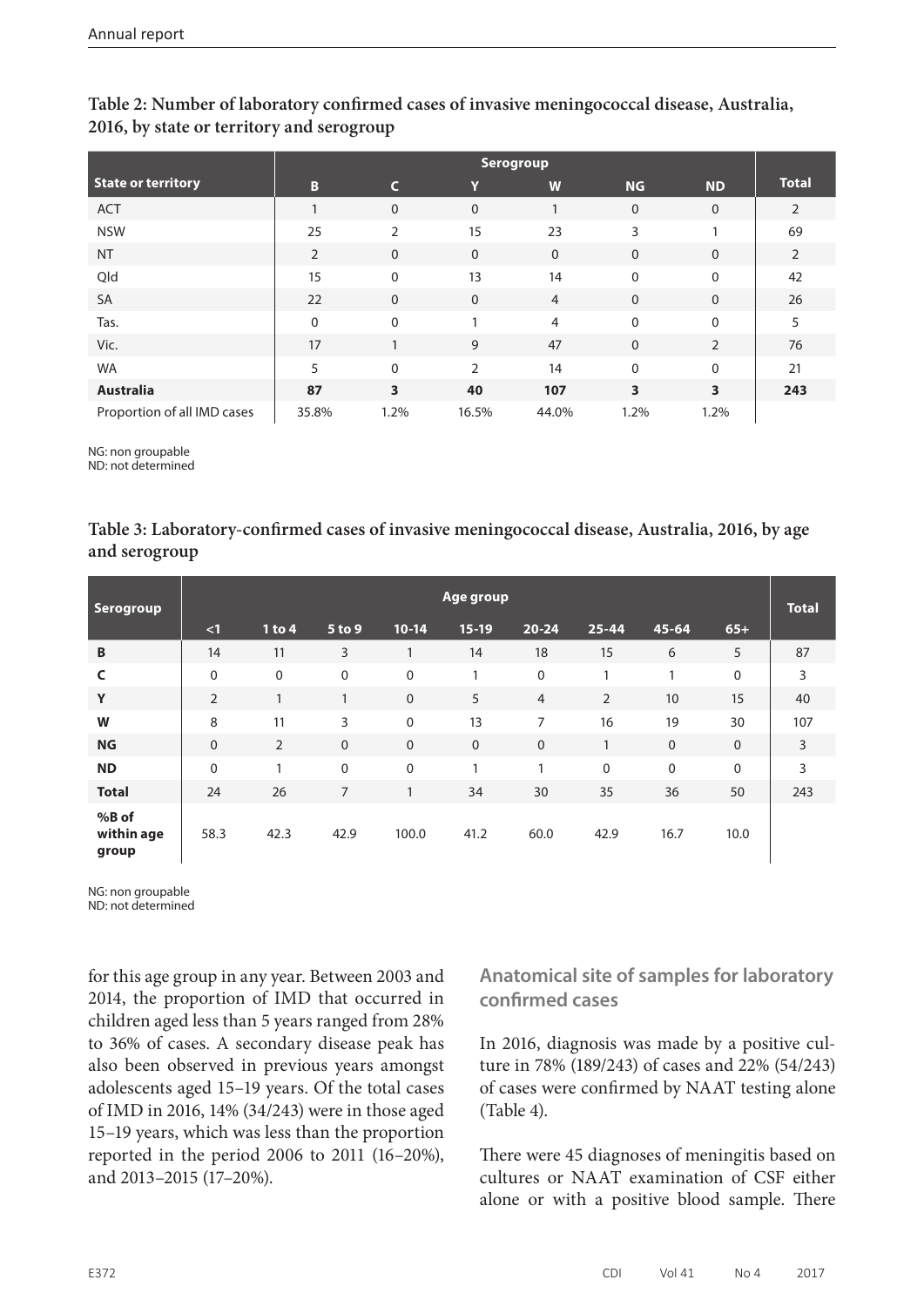**Table 4: Number of laboratory-confirmed cases of invasive meningococcal disease, Australia, 2016, by anatomical source and method of confirmation**

| <b>Specimen</b><br>type | <b>Isolate of</b><br>$NM^*$ | <b>PCR</b><br>positive** | <b>Total</b> |
|-------------------------|-----------------------------|--------------------------|--------------|
| <b>Blood</b>            | 162                         | 26                       | 188          |
| $CSF +/-$<br>Blood      | 17                          | 28                       | 45           |
| Other                   | 10                          | 0                        | 10           |
| Total                   | 189                         | 54                       | 243          |

\* NM: *Neisseria meningitidis*

\*\* NAAT: nucleic acid amplification testing.

were 188 diagnoses of septicaemia based on cultures or NAAT examination from blood samples alone (Table 4). There were 8 IMD diagnoses by positive joint fluid culture, 1 IMD diagnosis by positive tissue culture, and 1 IMD diagnosis by positive abscess culture.

#### **Serogroup data**

#### *Number and proportions of cases of serogroup B, C, Y, W invasive meningococcal disease*

The serogroup was able to be determined for 237 of 243 laboratory-confirmed cases of IMD (98%) in 2016 (Tables 2 and 3). The overall decrease in IMD cases since 2002 was initially predominantly due to a reduction in the number of cases of IMD caused by serogroup C from 2003 to 2007 following the introduction of the serogroup C vaccine. After 2009, a decline in the numbers IMD cases caused by serogroup B was reported, from 194 cases in 2009 to 104 cases in 2013. In 2014, there was an increase in the numbers of IMD cases caused by serogroup B (n=129), however, in 2015 the numbers of IMD cases caused by serogroup B was similar to 2013. In the years 2006–2012 the proportion of IMD cases caused by serogroup B was 84%–88%, in 2013–2014 it was 75–80%, and in 2015 it was 64%. The number and proportion of IMD cases caused by serogroup B declined further in 2016 to the lowest number (n=87) and proportion

of total IMD (36%) reported by the AMSP. The number of IMD cases caused by serogroup C (3 cases) in 2016 was similar to the previous year 2015 (2 cases), which was the lowest total reported by the AMSP. Since 2014, the rise in the total number of IMD cases has been due to a rise in the number of cases of IMD caused by serogroup W and serogroup Y (Figure 2).

The number and proportion of cases of IMD caused by serogroup W in 2016 (107 cases, 44% of total IMD) was the highest reported by the AMSP, and was almost triple the number of cases reported in 2015 (36 cases), and a ten-fold increase in the average number of annual IMD cases caused by serogroup W reported before 2015. Prior to 2016, the proportion of cases of IMD caused by serogroup W ranged from 1–5% in the period 1997–2012, 8–10% in 2013–2014, to 21% of the total cases of IMD in 2015.

The number and proportion of cases of IMD caused by serogroup Y in 2016 (n=40, 17% of total IMD) was also the highest reported by the AMSP, almost double the number of IMD cases reported in the previous year (22 cases), and a four-fold increase in the average number of annual serogroup Y cases reported before 2015. Prior to 2016, the proportion of cases of IMD caused by serogroup Y ranged from 1–5% in the period 1997–2010, 6–11% in 2011–2014, and was 13% of the total cases of IMD in 2015.

Of the 107 cases of IMD cases caused by serogroup W in 2016, 47 cases (44%) were reported from Victoria, where serogroup W represented 62% (47/76) of cases, 23 cases (22%) were reported in New South Wales, representing 33% (23/69) cases and 14 cases (13%) were reported in Western Australia, representing 67% (14/21) cases. This is in contrast to previous years where, serogroup B has been predominant in these states. Serogroup W was reported in all jurisdictions, except in the Northern Territory in 2016.

Of the 40 cases of IMD caused by serogroup Y in 2016, 15 cases (38%) were reported from New South Wales, where this serogroup represented 22% (15/69 cases) of cases. Thirteencases (33%) were reported in Queensland, representing 31%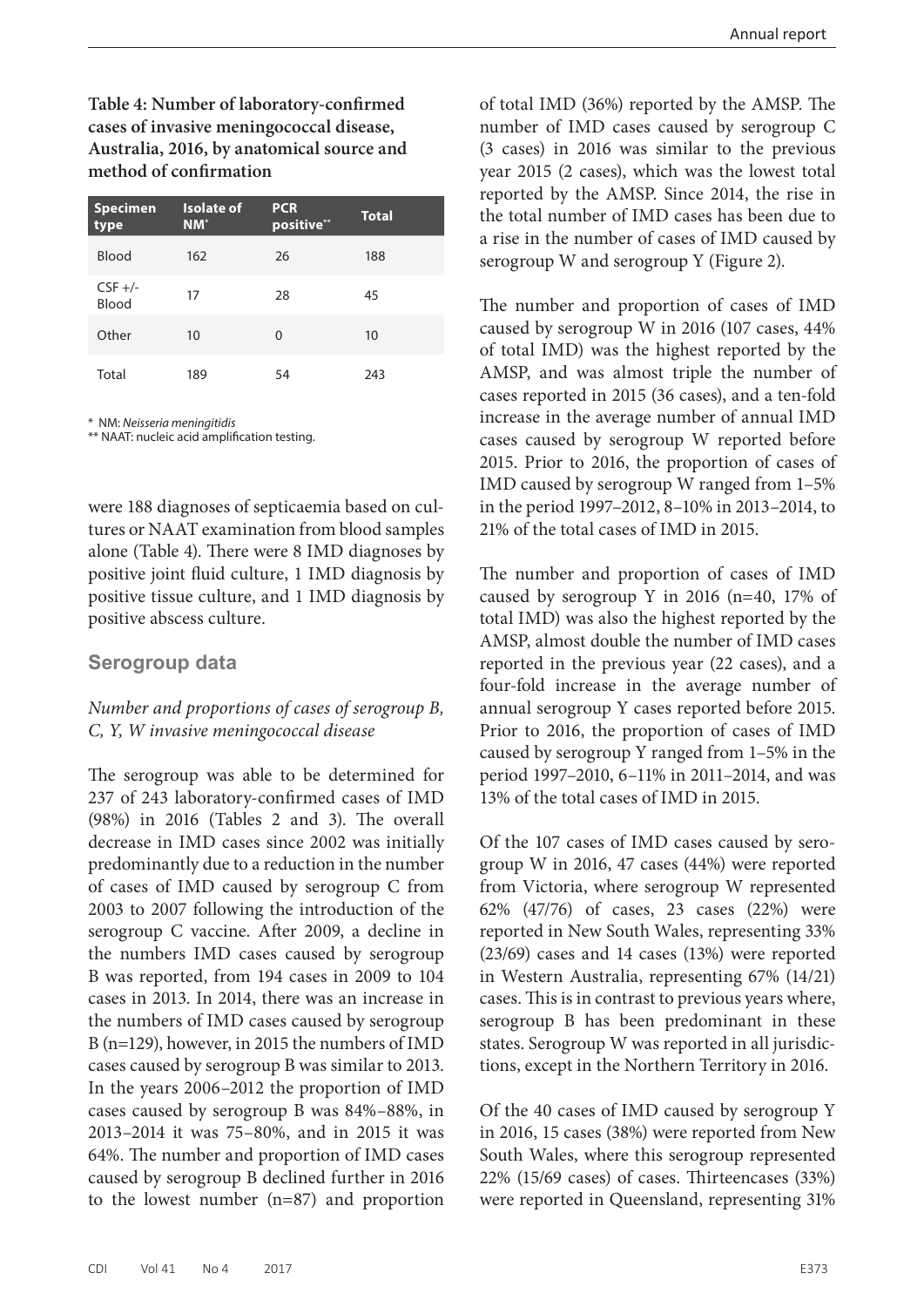

**Figure 2: Proportion of serogroups of laboratory-confirmed invasive meningococcal disease, Australia, by year**

(13/42 cases) of cases. Serogroup Y was reported in all jurisdictions except in the Northern Territory, Australian Capital Territory, and South Australia. Serogroup B was reported in all jurisdictions except in Tasmania, and continued to be the predominant serogroup amongst IMD cases reported in South Australia.

In 2016, the predominant serogroup for children less than 5 years continued to be serogroup B, however the proportion was the lowest since 2000. (Table 3, Figure 3). In young adults aged 20–24 years, IMD caused by serogroup B was also the predominant serogroup, however this proportion was lower than in 2014 (83%), 2007–2010 and 2012 (72-88%), but similar to 2011, 2013, and 2015 (62-67%). The proportion of IMD caused by serogroup B in the all other age groups was less compared with previous years, due to the large increase in the number of IMD cases caused by serogroup W and Y in these age groups.

In 2016, there was an increase in the number of IMD caused by serogroup W across all age groups except those aged 10–14 years. For those aged more than 45 years, IMD caused by serogroup W was the predominant serogroup (49/83 cases or 57%). This is in contrast with previous years, where serogroup Y was predominant for this age group. There was also a large increase in the number and proportion of IMD cases caused by serogroup W (16/35 cases, 46%) in those aged 25–44 years, compared with previous years, where serogroup B was predominant (68–87% since 2007).

## **Genotyping**

In 2016, genotyping results were available for 93% (225/243) of IMD cases (Tables 5 and 6). The predominant *por*A genotype for IMD cases caused by serogroup B was P1.7-2,4 (25 cases, 33% of serogroup B that were typeable), which is similar to 2015 (Figure 4). The predominant *por*A genotype for serogroup Y IMD cases was P1.5-1,10-1 (34 cases, 85% of serogroup Y IMD cases that were typeable).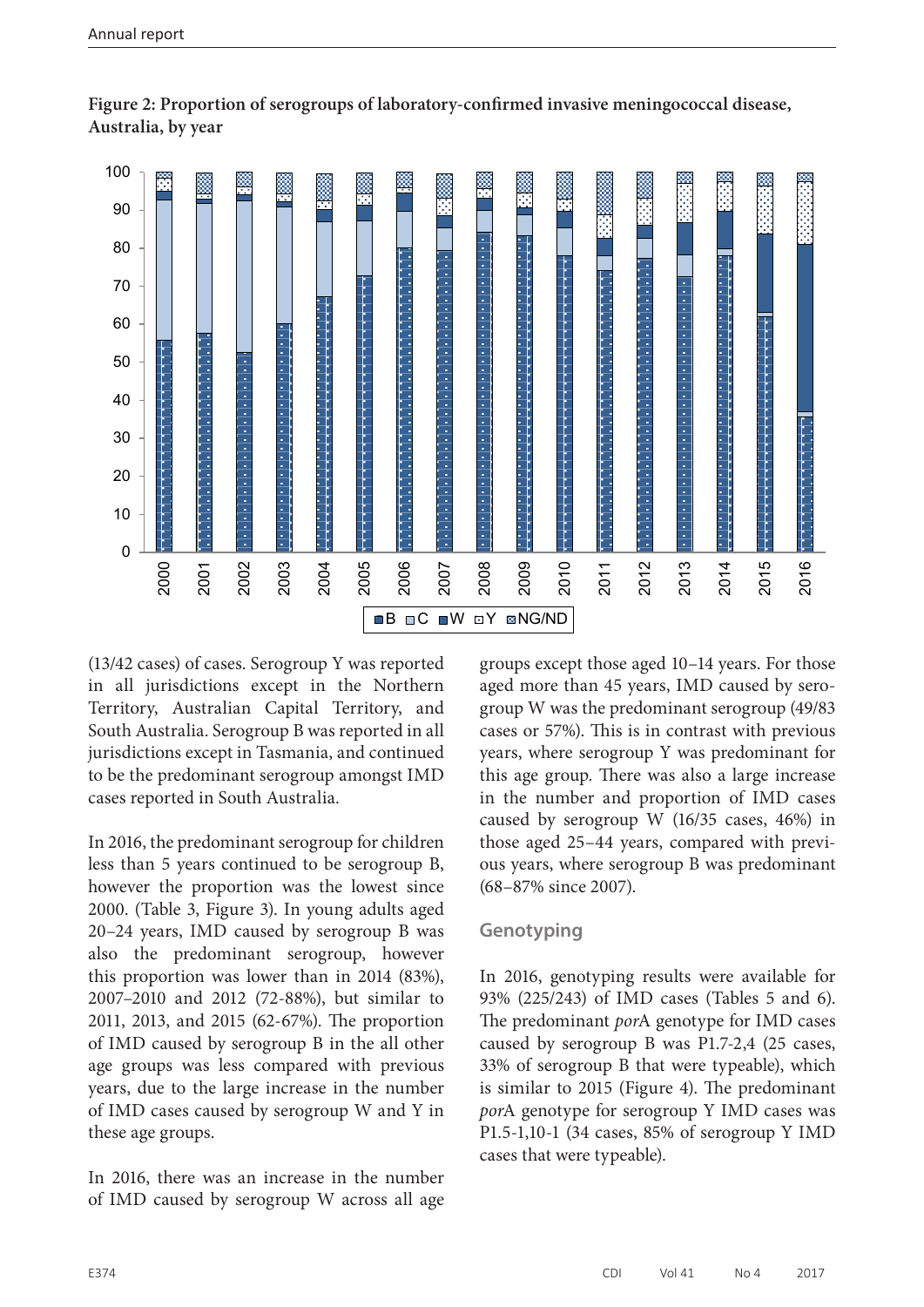

**Figure 3: Number of serogroups B, Y and W cases of laboratory-confirmed invasive meningococcal disease, Australia, 2016, by age**

**Figure 4: Number of porA genotypes for serogroup B in laboratory- confirmed cases of invasive meningococcal disease Australia, 2016**

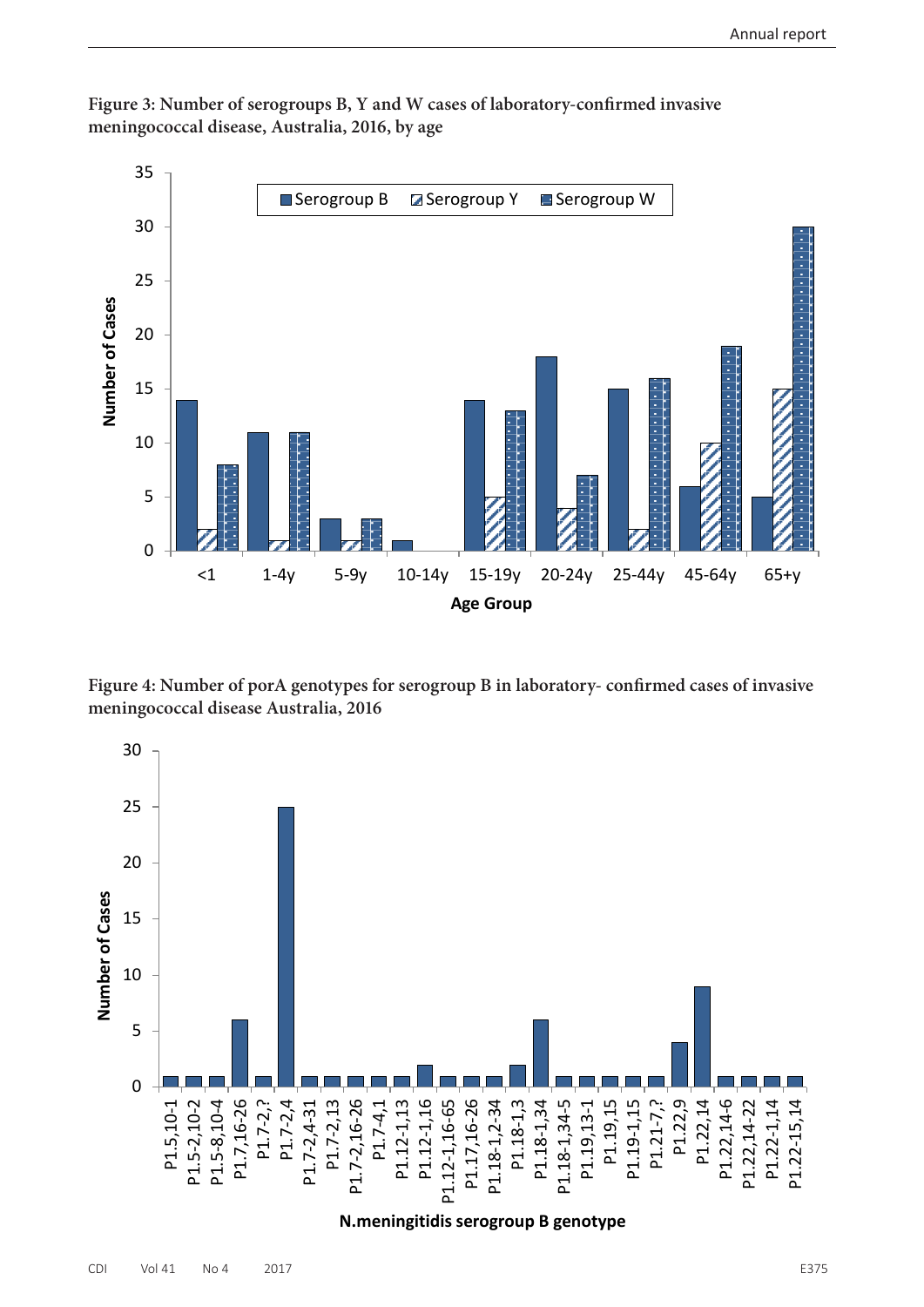| <b>2016 AMSP</b> |                     |                     |                     | <b>No. PER SEROGROUP</b> |                     |                         |
|------------------|---------------------|---------------------|---------------------|--------------------------|---------------------|-------------------------|
| GenotypeporA     | $\, {\bf B}$        | $\mathsf C$         | Y                   | W135                     | <b>ND</b>           | <b>TOTAL</b>            |
| P1.5,2           | $\mathsf{O}\xspace$ | $\mathbf 2$         | $\mathbf 0$         | 96                       | $\overline{2}$      | 100                     |
| P1.5,2-59        | $\mathbf 0$         | $\mathbf 0$         | $\mathsf{O}\xspace$ | $\mathbf{1}$             | $\mathbf 0$         | $\mathbf{1}$            |
| P1.5,10-1        | $\mathbf{1}$        | $\boldsymbol{0}$    | $\mathbf 0$         | $\mathbf 0$              | $\mathsf{O}\xspace$ | $\mathbf{1}$            |
| $P1.5-1,2-2$     | $\mathsf{O}\xspace$ | $\mathbf 0$         | $\overline{2}$      | $\mathsf{O}\xspace$      | $\mathsf{O}\xspace$ | $\overline{\mathbf{2}}$ |
| P1.5-1,10-1      | $\mathbf 0$         | $\mathbf 0$         | 34                  | $\mathbf 0$              | $\mathsf{O}\xspace$ | 34                      |
| P1.5-1,10-4      | $\mathbf 0$         | $\mathbf 0$         | $\mathbf 0$         | $\overline{2}$           | $\mathsf{O}\xspace$ | $\overline{\mathbf{2}}$ |
| P1.5-2,10-1      | $\mathsf{O}\xspace$ | $\mathbf 0$         | 3                   | $\mathbf 0$              | $\mathsf{O}\xspace$ | 3                       |
| P1.5-2,10-2      | $\mathbf{1}$        | $\mathsf{O}\xspace$ | $\mathsf{O}\xspace$ | $\mathbf 0$              | $\mathbf 0$         | $\mathbf{1}$            |
| P1.5-2,10-29     | $\boldsymbol{0}$    | $\boldsymbol{0}$    | $\mathbf{1}$        | $\mathbf 0$              | $\mathsf{O}\xspace$ | $\mathbf{1}$            |
| P1.5-8,10-4      | $\mathbf{1}$        | $\mathbf 0$         | $\mathbf 0$         | $\mathsf{O}\xspace$      | $\mathsf{O}\xspace$ | $\mathbf{1}$            |
| $P1.5 - 9,2$     | $\mathbf 0$         | $\mathbf 0$         | $\mathsf{O}\xspace$ | $\mathbf{1}$             | $\mathsf{O}\xspace$ | $\mathbf{1}$            |
| P1.5-11,2        | $\mathbf 0$         | $\mathbf 0$         | $\boldsymbol{0}$    | $\mathbf{1}$             | $\mathsf{O}\xspace$ | $\mathbf{1}$            |
| P1.7,16-26       | $\boldsymbol{6}$    | $\mathbf 0$         | $\mbox{O}$          | $\mathbf 0$              | $\mathbf{1}$        | $\overline{7}$          |
| $P1.7 - 2, ?$    | $\mathbf{1}$        | $\mathbf 0$         | $\mathbf 0$         | $\mathbf 0$              | $\mathbf 0$         | $\mathbf{1}$            |
| P1.7-2,4         | 25                  | $\boldsymbol{0}$    | $\pmb{0}$           | $\mathbf 0$              | $\mathsf{O}\xspace$ | 25                      |
| P1.7-2,4-31      | $\mathbf{1}$        | $\mathbf 0$         | $\mathbf 0$         | $\mathsf{O}\xspace$      | $\mathsf{O}\xspace$ | $\mathbf{1}$            |
| P1.7-2,13        | $\mathbf{1}$        | $\mathbf 0$         | $\mathsf{O}\xspace$ | $\mathbf 0$              | $\mathsf{O}\xspace$ | $\mathbf{1}$            |
| P1.7-2,16-26     | $\mathbf{1}$        | $\mathbf 0$         | $\boldsymbol{0}$    | $\mathbf 0$              | $\mathsf{O}\xspace$ | $\mathbf{1}$            |
| $P1.7 - 4,1$     | $\mathbf{1}$        | $\mathbf 0$         | $\mbox{O}$          | $\mathbf 0$              | $\mathsf{O}\xspace$ | $\mathbf{1}$            |
| P1.12-1,13       | $\mathbf{1}$        | $\mathbf{1}$        | $\mathbf 0$         | $\mathbf 0$              | $\mathsf{O}\xspace$ | $\overline{\mathbf{2}}$ |
| P1.12-1,16       | $\overline{2}$      | $\boldsymbol{0}$    | $\mathbf 0$         | $\pmb{0}$                | $\pmb{0}$           | $\overline{\mathbf{2}}$ |
| P1.12-1,16-65    | $\mathbf{1}$        | $\mathsf{O}\xspace$ | $\mathsf{O}\xspace$ | $\mathsf{O}\xspace$      | $\mathsf{O}\xspace$ | $\mathbf{1}$            |
|                  |                     |                     |                     |                          |                     |                         |
| P1.17,16-26      | $\mathbf{1}$        | $\boldsymbol{0}$    | $\boldsymbol{0}$    | $\mathbf 0$              | $\mathbf 0$         | $\mathbf{1}$            |
| P1.18-1,2-34     | $\mathbf{1}$        | $\mathsf{O}\xspace$ | $\pmb{0}$           | $\mathbf 0$              | $\mathsf{O}\xspace$ | 1                       |
| P1.18-1,3        | $\overline{2}$      | $\mathsf{O}\xspace$ | $\boldsymbol{0}$    | $\mathsf{3}$             | $\mathsf{O}\xspace$ | 5                       |
| P1.18-1,34       | $\boldsymbol{6}$    | $\pmb{0}$           | $\mathbf 0$         | $\pmb{0}$                | $\mathsf{O}\xspace$ | 6                       |
| P1.18-1,34-5     | $\mathbf{1}$        | $\mathbf 0$         | $\mathsf{O}\xspace$ | $\mathbf 0$              | $\mathsf{O}\xspace$ | $\mathbf{1}$            |
| P1.19,13-1       | $\mathbf{1}$        | $\mathbf 0$         | $\mathbf 0$         | $\mathsf{O}\xspace$      | $\mathbf 0$         | $\mathbf{1}$            |
| P1.19,15         | $\mathbf{1}$        | $\mathsf{O}\xspace$ | $\mathsf{O}\xspace$ | $\mathsf{O}\xspace$      | $\mathbf 0$         | $\mathbf{1}$            |
| P1.19-1,15       | $\mathbf{1}$        | $\mathbf 0$         | $\mathbf 0$         | $\mathbf 0$              | $\mathsf{O}\xspace$ | $\mathbf{1}$            |
| P1.21-7,?        | $\mathbf{1}$        | $\mathbf 0$         | $\mathsf{O}\xspace$ | $\mathbf 0$              | $\mathbf 0$         | $\mathbf{1}$            |
| P1.22,9          | $\overline{4}$      | $\mathbf 0$         | $\mathsf{O}\xspace$ | $\mathbf 0$              | $\mathsf{O}\xspace$ | $\overline{\mathbf{4}}$ |
| P1.22,14         | $\mathsf 9$         | $\mathbf 0$         | $\mathsf{O}\xspace$ | $\mathsf{O}\xspace$      | $\mathsf{O}\xspace$ | $\overline{9}$          |
| P1.22,14-6       | $\mathbf{1}$        | $\mathbf 0$         | $\mathsf{O}\xspace$ | $\mathsf{O}\xspace$      | $\mathsf{O}\xspace$ | $\mathbf{1}$            |
| P1.22,14-22      | $\mathbf{1}$        | $\mathsf{O}\xspace$ | $\mathsf{O}\xspace$ | $\mathbf 0$              | $\mathsf{O}\xspace$ | $\mathbf{1}$            |
| P1.22-1,14       | $\mathbf{1}$        | $\mathbf 0$         | $\mathbf 0$         | $\mathbf 0$              | $\mathsf{O}\xspace$ | $\mathbf{1}$            |
| P1.22-15,14      | $\mathbf{1}$        | $\mathsf{O}\xspace$ | $\mathsf{O}\xspace$ | $\mathbf 0$              | $\boldsymbol{0}$    | $\mathbf{1}$            |
| <b>TOTAL</b>     | 75                  | $\overline{3}$      | 40                  | 104                      | $\overline{3}$      | 225                     |

**Table 5: Laboratory-confirmed cases of invasive meningococcal disease, Australia, 2016, by**  *por***A genotype**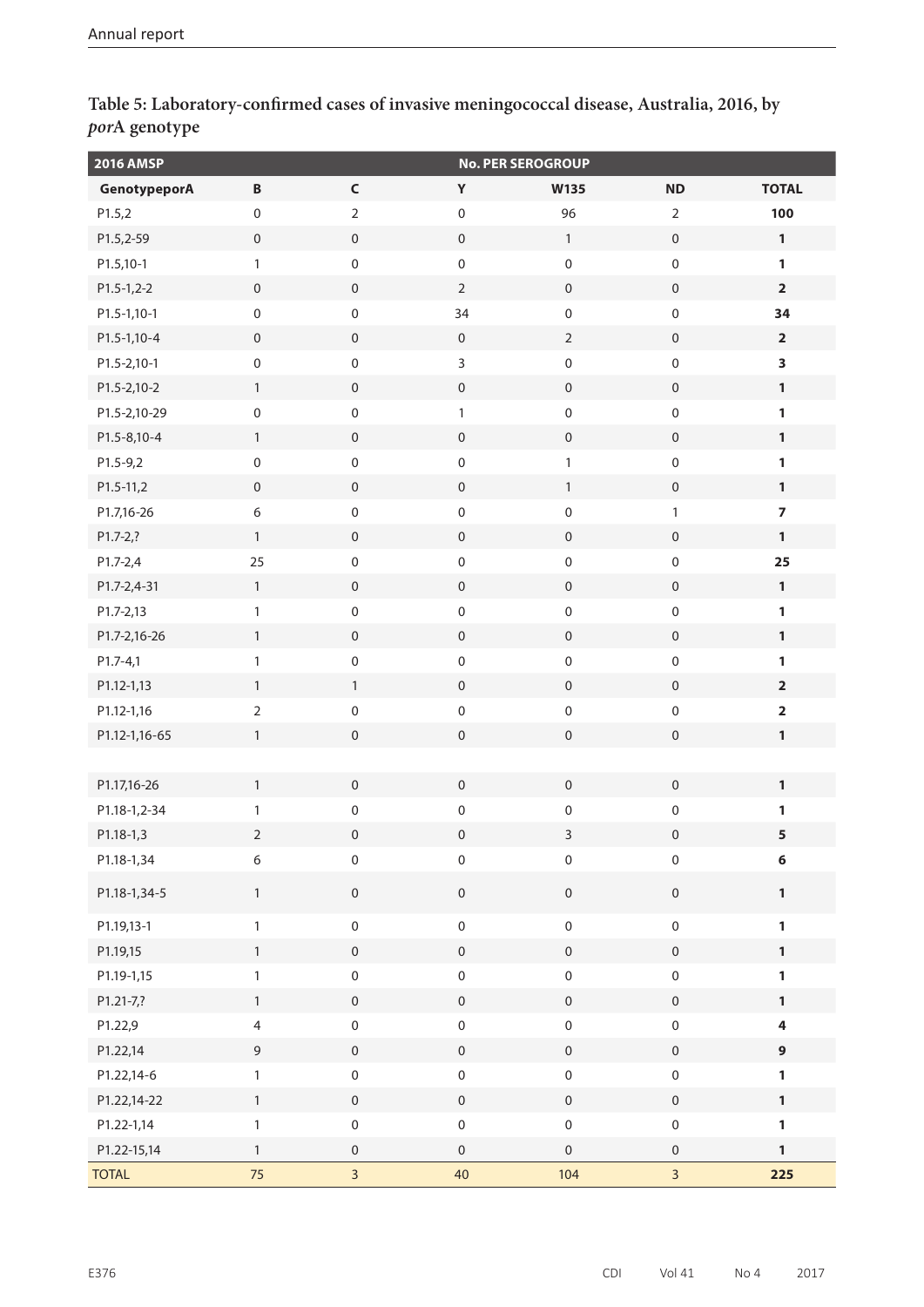## **Table 6: Distribution of** *porA* **genotype laboratory-confirmed cases of invasive meningococcal disease, Australia, 2016, by state or territory**

|               | <b>No. PER SEROGROUP PER STATE</b> |               |               |           |            |            |               |               |  |  |
|---------------|------------------------------------|---------------|---------------|-----------|------------|------------|---------------|---------------|--|--|
| Genotype porA | <b>NSW</b>                         | <b>QLD</b>    | <b>VIC</b>    | <b>SA</b> | <b>WA</b>  | <b>ACT</b> | <b>TAS</b>    | <b>NT</b>     |  |  |
| P1.5,2        | 21W, 1C                            | <b>12W</b>    | 44W, 1C,      | 4W        | <b>14W</b> | 1W         | $1W$          |               |  |  |
| P1.5,2-59     |                                    |               | 1NG<br>1W     |           |            |            |               |               |  |  |
| P1.5,10-1     |                                    |               |               | $1B$      |            |            |               |               |  |  |
| $P1.5-1,2-2$  |                                    | $1Y$          |               | 1Y        |            |            |               |               |  |  |
| P1.5-1,10-1   | <b>15Y</b>                         | <b>10Y</b>    | <b>8Y</b>     |           | $1Y$       |            |               |               |  |  |
| P1.5-1,10-4   |                                    | $2W$          |               |           |            |            |               |               |  |  |
| P1.5-2,10-1   |                                    | 2Y            | 1Y            |           |            |            |               |               |  |  |
| P1.5-2,10-2   |                                    | $1\mathrm{B}$ |               |           |            |            |               |               |  |  |
| P1.5-2,10-29  |                                    |               |               |           |            |            | $1Y$          |               |  |  |
| P1.5-8,10-4   |                                    |               | $1B$          |           |            |            |               |               |  |  |
| $P1.5-9,2$    | 1W                                 |               |               |           |            |            |               |               |  |  |
| P1.5-11,2     |                                    |               | $1W$          |           |            |            |               |               |  |  |
| P1.7,16-26    |                                    | $3B$          | $4\mathsf{B}$ |           |            |            |               |               |  |  |
| P1.7-2,?      | 1B                                 |               |               |           |            |            |               |               |  |  |
| P1.7-2,4      | $3B$                               | 3B            | $3B$          | 15B       | $1B$       |            |               |               |  |  |
| P1.7-2,4-31   |                                    |               | $1B$          |           |            |            |               |               |  |  |
| P1.7-2,13     |                                    |               |               |           | $1B$       |            |               |               |  |  |
| P1.7-2,16-26  |                                    | $1\mathrm{B}$ |               |           |            |            |               |               |  |  |
| $P1.7 - 4,1$  |                                    |               |               |           | $1B$       |            |               |               |  |  |
| P1.12-1,13    | 1C                                 |               |               |           |            |            |               | 1B            |  |  |
| P1.12-1,16    | $2B$                               |               |               |           |            |            |               |               |  |  |
| P1.12-1,16-65 |                                    | 1B            |               |           |            |            |               |               |  |  |
| P1.17,16-26   | 1B                                 |               |               |           |            |            |               |               |  |  |
| P1.18-1,2-34  |                                    |               | $1B$          |           |            |            |               |               |  |  |
| P1.18-1,3     |                                    |               | $1\mathsf{B}$ |           |            |            | $3\mathrm{W}$ | $1\mathsf{B}$ |  |  |
| P1.18-1,34    | $4\mathsf{B}$                      | $1\mathrm{B}$ |               |           | $1B$       |            |               |               |  |  |
| P1.18-1,34-5  |                                    |               | $1B$          |           |            |            |               |               |  |  |
| P1.19,13-1    |                                    |               |               | $1B$      |            |            |               |               |  |  |
| P1.19,15      |                                    | $1\mathsf{B}$ |               |           |            |            |               |               |  |  |
| P1.19-1,15    | $1B$                               |               |               |           |            |            |               |               |  |  |
| P1.21-7,?     | $1\mathrm{B}$                      |               |               |           |            |            |               |               |  |  |
| P1.22,9       | $2B$                               |               | $1B$          | $1B$      |            |            |               |               |  |  |
| P1.22,14      | $4\mathsf{B}$                      | $2\mathsf{B}$ | $3B$          |           |            |            |               |               |  |  |
| P1.22,14-6    |                                    | $1\mathsf{B}$ |               |           |            |            |               |               |  |  |
| P1.22,14-22   | $1\mathrm{B}$                      |               |               |           |            |            |               |               |  |  |
| P1.22-1,14    | $1\mathsf{B}$                      |               |               |           |            |            |               |               |  |  |
| P1.22-15,14   |                                    |               | $1B$          |           |            |            |               |               |  |  |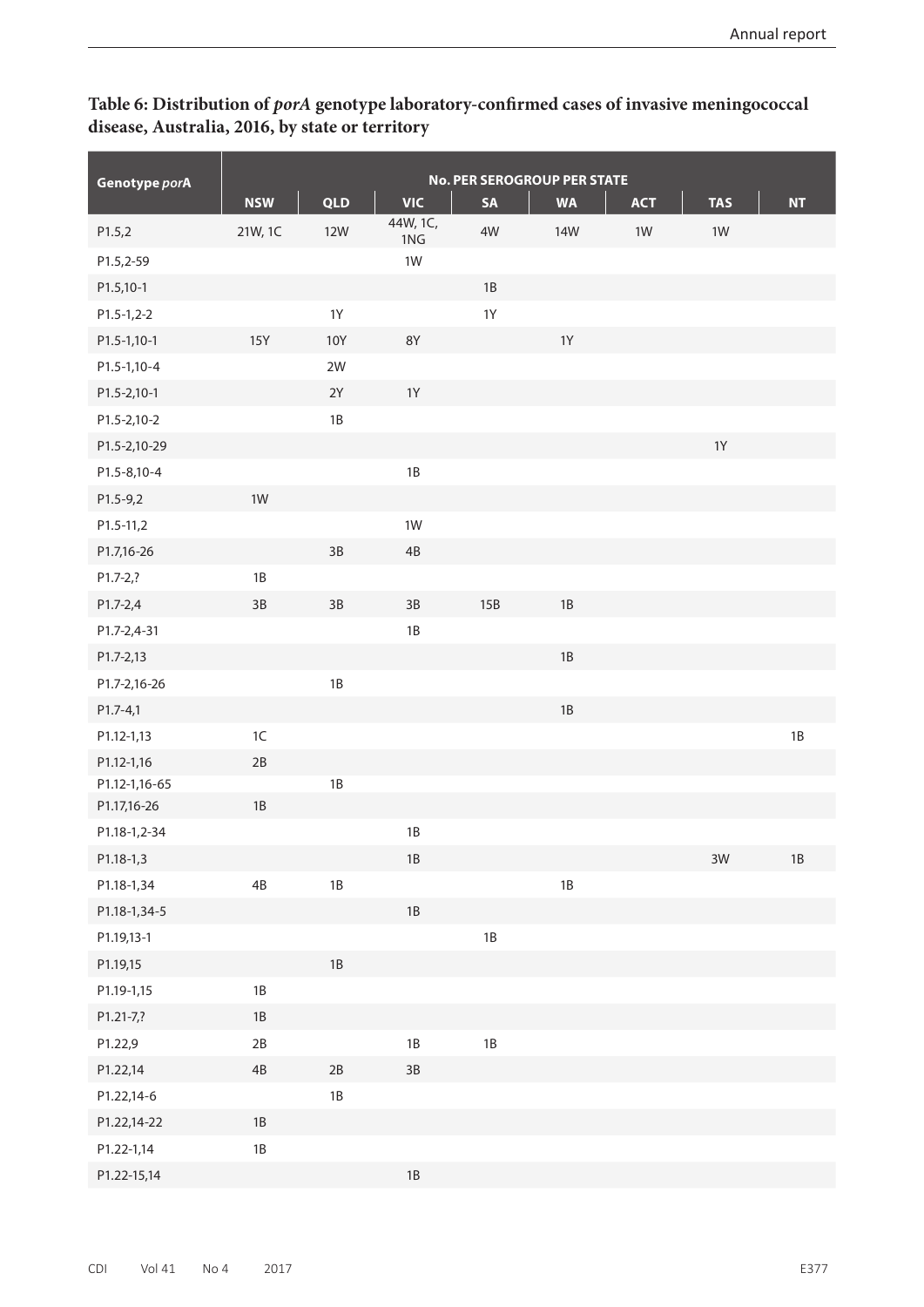There were 105 serogroup W IMD cases that were able to be genotyped, 97 of these (92%), had the *por*A antigen encoding gene type P1.5,2. Multilocus sequence typing showed that, of these 72% (70/97) were sequence type  $(ST) - 11$  — the same strain type as the hypervirulent serogroup W strain reported in the UK and South America since 2009<sup>4, 5</sup> (Table 7).

## **Antibiotic susceptibility testing**

Antimicrobial susceptibility testing was able to be performed for 77% (189/243) of the IMD cases in 2016. Of these, 6% (11/189) were resistant to penicillin (MIC  $\geq$  1 mg/L), the highest number and proportion of isolates with penicillin resistance reported by the AMSP. Only 4% of isolates tested were fully susceptible to penicillin (MIC ≤0.03 mg/L), and 90% (170/189) of isolates were less sensitive to penicillin (MIC=0.06–0.5 mg/L). Of the isolates that were resistant to penicillin, all were serogroup W, and 9/11 were P1.5,2: ST-11, one was P.1.5,2: ST-12351, and one was P.1.5,2-59: ST-11. This represented 11% penicillin resistance in all serogroup W isolates available for testing (n=99). There was one isolate that had an elevated MIC to ceftriaxone (MIC=0.125 mg/L), the highest recorded by the AMSP. This isolate was W:P1.5,2, ST-11 and was less sensitive to penicillin. All isolates tested were susceptible to rifampicin and ciprofloxacin.

## **Discussion**

In 2016, there were 243 cases of laboratory confirmed IMD, representing 96% of the number of notifications to the NNDSS.<sup>2</sup> The number of laboratory-confirmed IMD in 2016 represents a 40% increase cases compared with the previous year. The number of IMD cases has been steadily rising since the nadir in 2013, however the number of cases reported this year remains less than half of the peak number of IMD cases reported in Australia in 2002 (n=684). The introduction of the serogroup C vaccine to the national immunisation schedule in 2003 has resulted in a very large and sustained reduction in the number and proportion of serogroup C IMD cases in this country, and in 2015 the number and proportion of IMD cases caused

by serogroup C was the lowest ever reported by the AMSP. In early 2014, a recombinant multicomponent meningococcal B vaccine became available in Australia. 6 This vaccine is not on the national immunisation program but is available for purchase privately. Therefore uptake is elective and the impact of its introduction is yet to be determined in this country.

A number of changes in IMD epidemiology were observed in Australia in 2016. There was a notable increase in the number and proportion of IMD cases caused by serogroup W and serogroup Y, and a marked decrease in the number and proportion of cases caused by serogroup B. The incidence of serogroup W and serogroup Y was the highest ever reported by the AMSP.

 In addition, as reported by the AMSP in 2015, the primary peak of IMD was observed in adults aged 45 years or older and was due to the increased number of IMD cases caused by serogroup W and serogroup Y in this age group. However these serogroups also increased in frequency in all age groups in 2016. Secondary disease peaks were observed in those aged less than 5 years, and in adolescents aged 15–19 years.

Serogroup W represented 44% of all laboratoryconfirmed IMD cases in 2016, with the highest proportions in Victoria (44%), Queensland (33%), New South Wales (22%) and Western Australia (13%). Typing of these isolates found that the predominant circulating strain of serogroup W, had the *por*A antigen encoding gene type P1.5,2 and was sequence type (ST)-11. This is same genotype as the hypervirulent serogroup W strain that emerged in the United Kingdom and South America in 20094, 7 and has spread to now account for 25% of IMD in the UK in 2014/15, and 59% of all cases in Chile in 2012. This serogroup W strain is now considered endemic in these regions and is associated with atypical presentations, more severe clinical disease and a higher case fatality rate.<sup>7</sup> The initial increase in serogroup W in these regions, as is now being demonstrated in Australia, was seen in older adults, but was subsequently reported in all age groups, particularly in adolescents and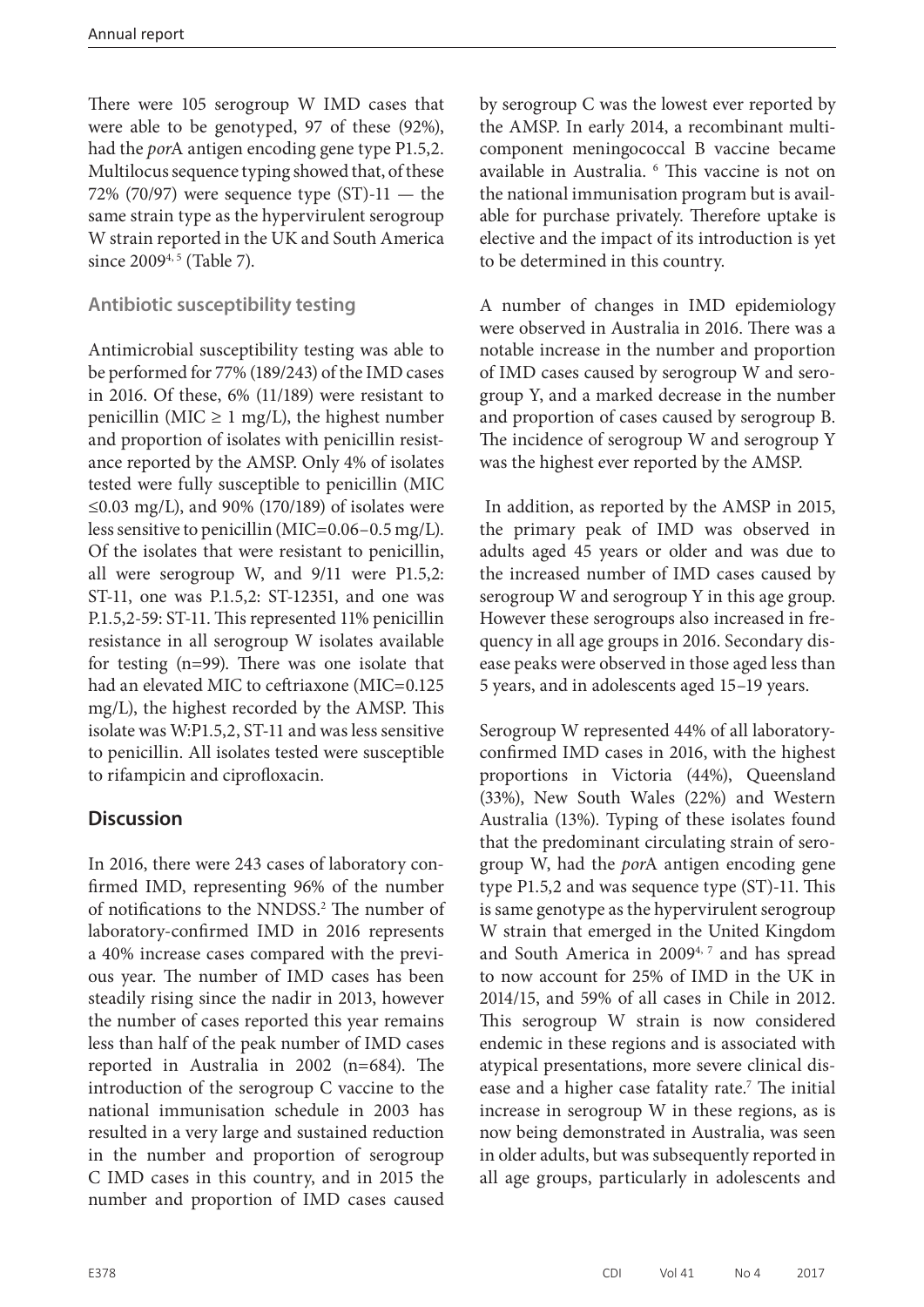|                                | <b>W</b> Genotype |              |                  |                  |                  |              |                        |                |  |  |
|--------------------------------|-------------------|--------------|------------------|------------------|------------------|--------------|------------------------|----------------|--|--|
| <b>Sequence</b><br><b>Type</b> | P1.5,2            | P1.5,2-59    | P1.5-1,10-4      | $P1.5-9,2$       | $P1.5-11,2$      | P1.18-1,3    | <b>Not</b><br>typeable | <b>Total</b>   |  |  |
| <b>ST11</b>                    | 70                | $\mathbf{1}$ | $\boldsymbol{0}$ | $\boldsymbol{0}$ | $\boldsymbol{0}$ | $\mathbf 0$  | $\mathbf{0}$           | 71             |  |  |
| ST22                           | $\boldsymbol{0}$  | $\mathbf 0$  | $\mathbf 0$      | $\mathbf 0$      | 0                | 3            | $\mathbf 0$            | 3              |  |  |
| ST23                           | $\mathbf 0$       | $\mathbf{0}$ | $\overline{2}$   | $\mathbf 0$      | 0                | $\mathbf 0$  | $\mathbf{0}$           | $\overline{2}$ |  |  |
| ST1287                         | $\overline{7}$    | $\Omega$     | $\Omega$         | $\mathbf 0$      | 0                | $\Omega$     | $\mathbf{0}$           | $\overline{ }$ |  |  |
| ST3298                         | $\mathbf{1}$      | $\mathbf 0$  | $\mathbf{0}$     | $\mathbf 0$      | 0                | $\mathbf 0$  | $\mathbf 0$            | 1              |  |  |
| ST8345                         | $\mathbf{1}$      | $\mathbf{0}$ | $\Omega$         | $\mathbf 0$      | 0                | $\Omega$     | $\mathbf{0}$           |                |  |  |
| ST8857                         | $\mathbf 0$       | $\mathbf 0$  | $\mathbf 0$      | $\mathbf{0}$     | $\mathbf{1}$     | $\mathbf 0$  | $\mathbf 0$            | 1              |  |  |
| ST10651                        | $\mathbf 0$       | $\mathbf 0$  | $\mathbf 0$      | $\mathbf{1}$     | 0                | $\Omega$     | $\mathbf 0$            | 1              |  |  |
| ST12351                        | $\,8\,$           | $\Omega$     | $\Omega$         | $\mathbf 0$      | $\mathbf 0$      | $\Omega$     | $\mathbf{0}$           | 8              |  |  |
| ST12590                        | $\mathbf{1}$      | $\mathbf{0}$ | $\Omega$         | $\mathbf 0$      | 0                | $\mathbf{0}$ | $\mathbf 0$            | 1              |  |  |
| Not typeable                   | 9                 | $\mathbf 0$  | $\mathbf{0}$     | $\mathbf 0$      | 0                | $\mathbf 0$  | $\overline{2}$         | 11             |  |  |
| <b>Total</b>                   | 97                | $\mathbf{1}$ | $\overline{2}$   | 1                | 1                | 3            | $\overline{2}$         | 107            |  |  |

**Table 7: Laboratory-confirmed cases of serogroup W IMD, Australia, 2016, by sequence type (ST)**

infants<sup>8</sup>. In response, vaccination programs have been implemented in both the United Kingdom and in Chile 4, 9

An increase in IMD cases caused by serogroup Y was also observed in the eastern states of New South Wales, Queensland and Victoria in 2016. The predominant serogroup Y genotype (85%, 34/40) was P1.5-1,10-1, which increased in number and proportion compared with 2015 (70%, 14/20) and 2014 (50%,6/12) whereas in previous years the serogroup Y genotype distribution was more heterogeneous. The emergence of serogroup Y and genotype Y:P1.5-1,10-1 has also been reported recently in Europe 10. The phenotypic and genotypic characterization of the serogroup Y isolates is ongoing by the NNN.

Antimicrobial susceptibility testing of IMD isolates in 2016 showed an increase in penicillin resistance, the highest annual number and proportion recorded by the AMSP. The incidence of penicillin resistance in *N. meningitidis* in Australia has been less than 1% annually of IMD isolates tested in 1996-2014, rising to 3% in 2015, and 6% in 2016. The proportion of IMD isolates with penicillin MIC values in the less sensitive category has been increasing in recent years. These proportions ranged from 62–75% in

1996–2006; 67%–79% in 2007–2009; 78%-88% in 2010–2015, and in 2016, was 90%. In 2016, all isolates resistant to penicillin were serogroup W, representing 11% of all serogroup W isolates tested. Additionally, there was another serogroup W isolate with the highest ceftriaxone MIC recorded (0.125mg/L) by the AMSP. All IMD isolates were susceptible to rifampicin and ciprofloxacin.

The increase in IMD cases caused by serogroup W and serogroup Y, and the observed increase in antimicrobial resistance in serogroup W isolates are of significant concern. The NNN is continuing to lead further investigations with the Department of Health and the CDNA in to these observed changes and is closely monitoring the phenotypic and genotypic features of *N. meningitidis* causing IMD in Australia. Additional investigations including whole genome sequencing are in place to enhance IMD surveillance. The AMSP data are used for informing treatment guidelines and disease prevention strategies; and to monitor the effect of interventions.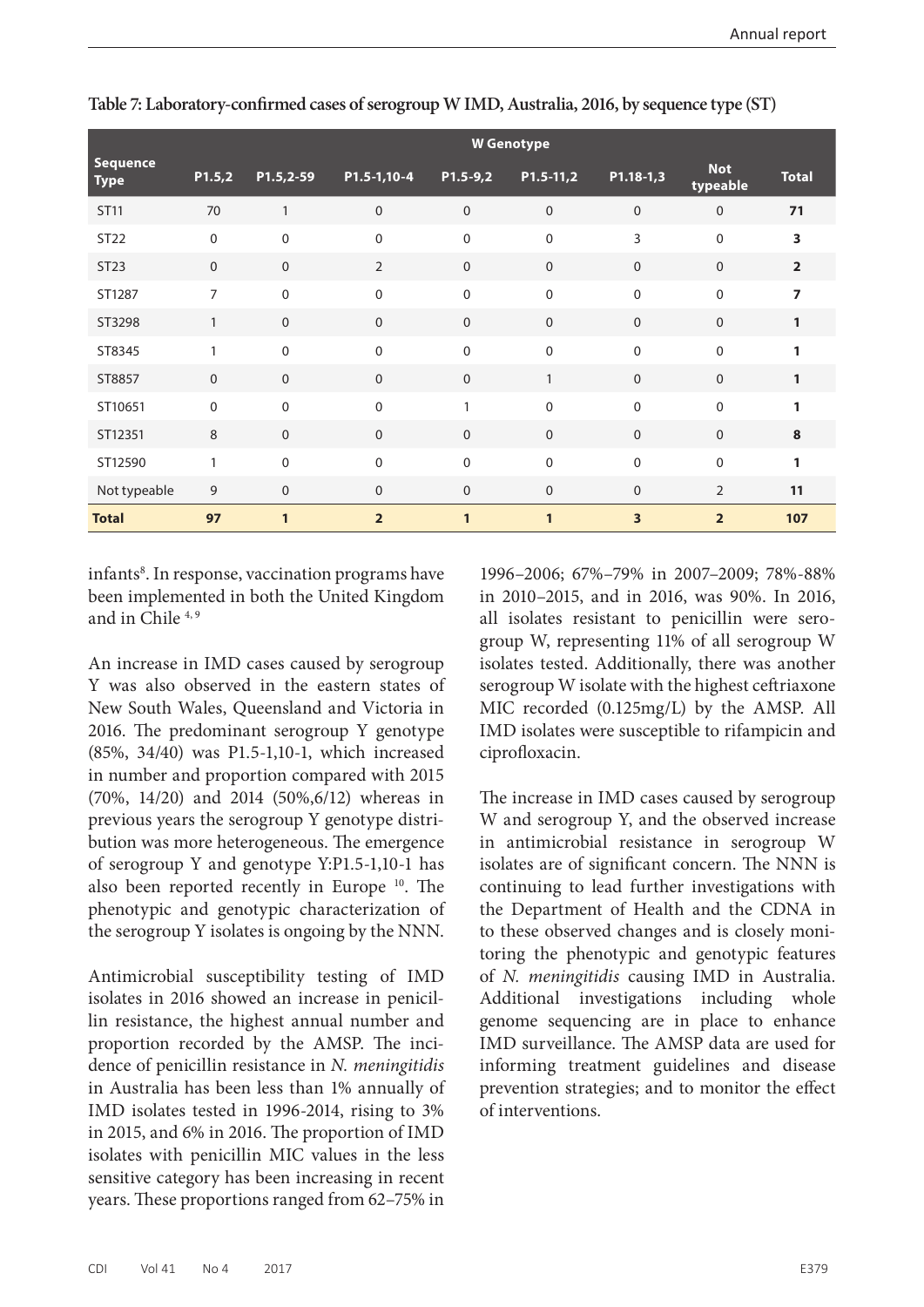## **Acknowledgements**

Meningococcal isolates were received in the reference centres from many laboratories throughout Australia. The considerable time and effort involved in forwarding these isolates is recognised and these efforts are greatly appreciated. These data could not have been provided without this assistance and the help of clinical colleagues and public health personnel. The Australian Government Department of Health provided funding for the National Neisseria Network.

Members of the AMSP in 2016, to whom isolates and samples should be referred, and enquiries directed, are listed below.

#### **Australian Capital Territory**

P Collignon, S Bradbury Microbiology Department The Canberra Hospital Yamba Drive Garran ACT 2605 Telephone: +61 2 6244 2414 Email: [peter.collignon@act.gov.au](mailto:peter.collignon@act.gov.au)

**New South Wales**

MM Lahra, RP Enriquez, EA Limnios, TR Hogan, RL Kundu Microbiology Department, New South Wales Health Pathology, The Prince of Wales Hospital Barker Street, Randwick NSW 2031 Telephone: +61 2 9382 9084 Facsimile: +61 2 9382 9310 Email: [monica.lahra@health.nsw.gov.au](mailto:monica.lahra@health.nsw.gov.au)

M Maley, J Mercer, R Porritt Department of Microbiology and Infectious Diseases **SSWPS** Locked Mail Bag 7090 Liverpool BC NSW 1871 Telephone: +61 8738 5124 Facsimile: +61 2 8738 5129 Email: [Joanne.Mercer@sswahs.nsw.gov.au](mailto:Joanne.Mercer@sswahs.nsw.gov.au) or [Robert.Porritt@sswahs.nsw.gov.au](mailto:Robert.Porritt@sswahs.nsw.gov.au)

## **Northern Territory**

R Baird, K Freeman Microbiology Laboratory Territory Pathology Royal Darwin Hospital Tiwi NT 0810 Telephone: +61 8 8922 8167 Facsimile: +61 8 8922 7788 Email: [rob.baird@nt.gov.au](mailto:rob.baird@nt.gov.au)

#### **Queensland**

G Robertson, J Bates, H Smith, V Hicks Public Health Microbiology Forensic and Scientific Services 39 Kessels Road Coopers Plains Qld 4108 Telephone: +61 7 3274 9101 Facsimile: +61 7 3274 9175 Email: [john\\_bates@health.qld.gov.au](mailto:john_bates@health.qld.gov.au)

#### **South Australia**

I Bastian, A Lawrence Microbiology and Infectious Diseases SA Pathology Frome Road, Adelaide, SA 5000 Telephone: +61 8 2223503 Facsimile: +61 8 2223543 Email: [andrew.lawrence@health.sa.gov.au](mailto:andrew.lawrence@health.sa.gov.au)

## **Tasmania**

L Cooley, B McEwan Department of Microbiology and Infectious Diseases Royal Hobart Hospital 48 Liverpool Street Hobart Tasmania 7000 Telephone: +61 3 6222 8656 Email: [belinda.mcewan@dhhs.tas.gov.au](mailto:belinda.mcewan@dhhs.tas.gov.au)

#### **Victoria**

B Howden, K Stevens Microbiological Diagnostic Unit Public Health Laboratory Department of Microbiology and Immunology The University of Melbourne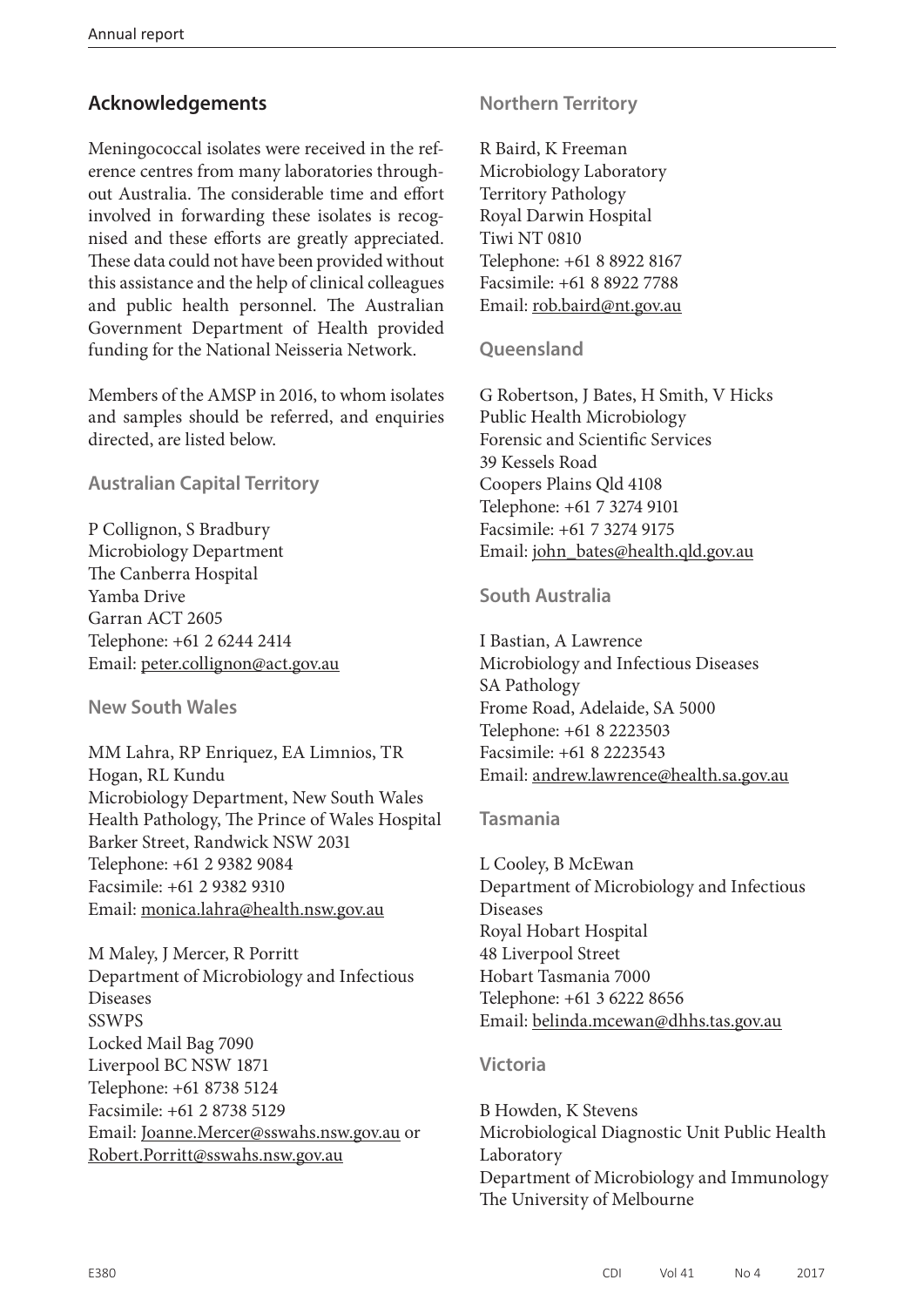Parkville Victoria 3052 Telephone: +61 3 8344 5701 Facsimile: +61 3 8344 7833 Email: [kerries@unimelb.edu.au](mailto:kerries@unimelb.edu.au)

#### **Western Australia**

AD Keil, J Bew Department of Microbiology Princess Margaret Hospital for Children 1 Thomas Street Subiaco WA 6008 Telephone: +61 8 9340 8273 Facsimile: +61 8 9380 4474 Email: [tony.keil@health.wa.gov.au](mailto:tony.keil@health.wa.gov.au) or [jane.bew@](mailto:jane.bew@health.wa.gov.au) [health.wa.gov.au](mailto:jane.bew@health.wa.gov.au)

## **Author details**

#### Monica M Lahra<sup>1, 2</sup>

#### Rodney Enriquez<sup>1</sup>

- 1.Neisseria Reference Laboratory and World Health Organisation Collaborating Centre for STD, Sydney. Department of Microbiology, South Eastern Area Laboratory Services, The Prince of Wales Hospital, Randwick, 2030, NSW Australia.
- 2. School of Medical Sciences, Faculty of Medicine, The University of New South Wales, NSW, 2052 Australia

Corresponding author: Professor Monica Lahra, Microbiology Department, SEALS, Director, Neisseria Reference Laboratory and WHO Collaborating Centre for STD, Level 4, Campus Centre, The Prince of Wales Hospital, RANDWICK NSW, 2031. Email: [monica.](mailto:monica.lahra@health.nsw.gov.au) [lahra@health.nsw.gov.au](mailto:monica.lahra@health.nsw.gov.au)

#### **References**

- 1.Meningococcal Isolate Surveillance Australia, 1994. [Internet]. National Neisseria Network. 1995.
- 2.NNDSS. Number of notifications of Meningococcal disease (invasive), received from

State and Territory health authorities in the period of 1991 to 2012 and year-to-date notifications for 2014.: National Notifiable Diseases Surveillance System; 2014.

- 3.Communicable Diseases Network Australia. Invasive Meningococcal Disease: CDNA National Guidelines for Public Health Units2015. Available from: [http://www.](http://www.health.gov.au/internet/main/publishing.nsf/content/cdna-song-imd.htm) [health.gov.au/internet/main/publishing.nsf/](http://www.health.gov.au/internet/main/publishing.nsf/content/cdna-song-imd.htm) [content/cdna-song-imd.htm](http://www.health.gov.au/internet/main/publishing.nsf/content/cdna-song-imd.htm).
- 4.Abad R, Lopez E, Debbag R, et al. Serogroup W meningococcal disease: global spread and current affect on the Southern Cone in Latin America. Epidemiol Infect. 2014;142:2461-70.
- 5.Ladhani S, Beebeejuan K, Kucidarme H, et al. Increase in endemic *Neisseria meningitidis* capsular group W sequence type 11 complex associated with severe invasive diseas in England and Wales. Clinical Infectious Diseases. 2015;60:578-85.
- 6.Australian Government Department of Health. Meningococcal Disease. Immunise Australia Program. 2015. Available from: [http://www.health.gov.au/internet/im](http://www.health.gov.au/internet/immunise/publishing.nsf/Content/immunise-meningococcal)[munise/publishing.nsf/Content/immunise](http://www.health.gov.au/internet/immunise/publishing.nsf/Content/immunise-meningococcal)[meningococcal](http://www.health.gov.au/internet/immunise/publishing.nsf/Content/immunise-meningococcal)
- 7.Ladhani SN, Beebeejaun K, Lucidarme J, Campbell H, Gray S, Kaczmarski E, et al. Increase in endemic Neisseria meningitidis capsular group W sequence type 11 complex associated with severe invasive disease in England and Wales. Clinical infectious diseases : an official publication of the Infectious Diseases Society of America. 2015;60(4):578-85.
- 8.Araya P, Fernandez J, Del Canto F, et al. Neisseria meningitidis ST-11 Clonal Complex Chile, 2012. Emerging Infectious Diseases. 2015;21(2):339-41.
- 9.Campbell H, Saliba V, Borrow R, Ramsay M, SN L. Targeted vaccination of teenagers following continued rapid endemic